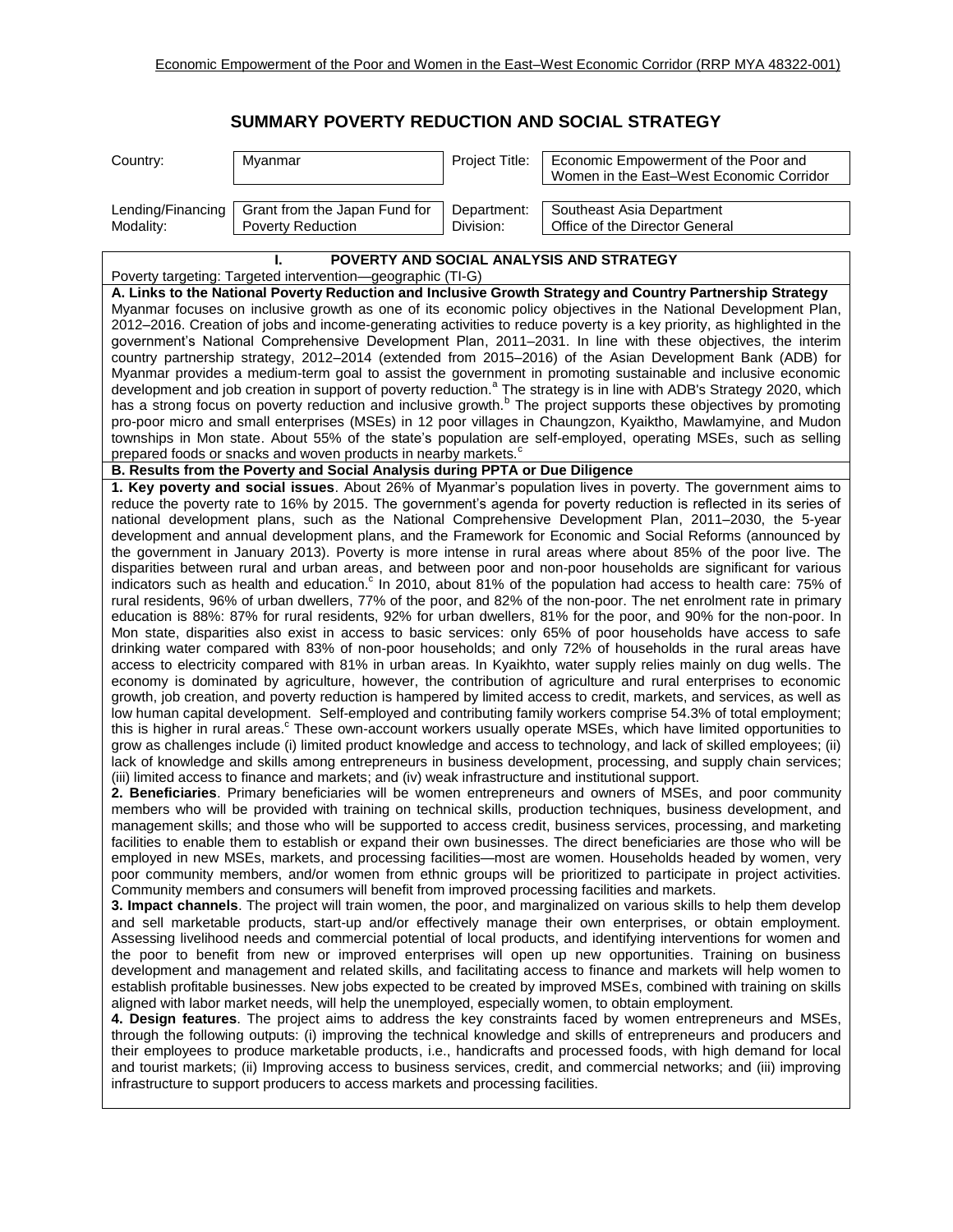| Ш.                                                                                                                                                                                                                                            | PARTICIPATION AND EMPOWERING THE POOR                                                                                                                                                                                                       |  |  |  |  |  |
|-----------------------------------------------------------------------------------------------------------------------------------------------------------------------------------------------------------------------------------------------|---------------------------------------------------------------------------------------------------------------------------------------------------------------------------------------------------------------------------------------------|--|--|--|--|--|
| 1. Participatory approaches and project activities. Stakeholder consultations and meetings were held with                                                                                                                                     |                                                                                                                                                                                                                                             |  |  |  |  |  |
|                                                                                                                                                                                                                                               | producers, retailers, tourism sector participants including owners of hotels and guesthouses, the state government                                                                                                                          |  |  |  |  |  |
|                                                                                                                                                                                                                                               | MSE committee, civil society organizations (CSOs), and nongovernment organizations. In addition, producer                                                                                                                                   |  |  |  |  |  |
|                                                                                                                                                                                                                                               | households in Mudon, Chaungzon Island and retailers at the Kin Pun basecamp were visited to conduct one-on-one                                                                                                                              |  |  |  |  |  |
|                                                                                                                                                                                                                                               | interviews. The project was designed in collaboration with these key stakeholders. Activities to ensure empowerment<br>of the poor and vulnerable include the formation of and support for producer groups, vendor associations, and market |  |  |  |  |  |
| and processing facility management committees, with quotas for women's participation.                                                                                                                                                         |                                                                                                                                                                                                                                             |  |  |  |  |  |
|                                                                                                                                                                                                                                               | 2. Civil society organizations. Consultation workshops were undertaken in Mawlamyine and Kyaihkhto to engage                                                                                                                                |  |  |  |  |  |
|                                                                                                                                                                                                                                               | with CSOs, development partners, and nongovernment organizations working in Mon state, specifically in                                                                                                                                      |  |  |  |  |  |
| Chaungzon, Kyaikhto, Mawlamyine, and Mudon. The workshops were designed to gather information on challenges                                                                                                                                   |                                                                                                                                                                                                                                             |  |  |  |  |  |
| and lessons from implementing similar projects; inputs on site and beneficiary selection; and possible collaboration                                                                                                                          |                                                                                                                                                                                                                                             |  |  |  |  |  |
| with the CSOs.                                                                                                                                                                                                                                |                                                                                                                                                                                                                                             |  |  |  |  |  |
|                                                                                                                                                                                                                                               | 3. The following forms of civil society organization participation are envisaged during project implementation, rated as                                                                                                                    |  |  |  |  |  |
| high $(H)$ , medium $(M)$ , low $(L)$ , or not applicable $(NA)$                                                                                                                                                                              |                                                                                                                                                                                                                                             |  |  |  |  |  |
| $H$ Information generation and sharing $H$ Consultation                                                                                                                                                                                       | M Partnership<br>MCollaboration                                                                                                                                                                                                             |  |  |  |  |  |
|                                                                                                                                                                                                                                               | 5. Participation plan. Yes. Each participating village will appoint at least four village focal point representatives (at                                                                                                                   |  |  |  |  |  |
| least two women from each village), who are members of project producer groups, to participate in biannual planning                                                                                                                           |                                                                                                                                                                                                                                             |  |  |  |  |  |
|                                                                                                                                                                                                                                               | and review meetings and assist the project implementation unit (PIU) coordinators to facilitate project activities in the                                                                                                                   |  |  |  |  |  |
|                                                                                                                                                                                                                                               | villages. Relevant CSOs, development partners, and other stakeholders directly collaborating and implementing the                                                                                                                           |  |  |  |  |  |
| project activities will attend the biannual review and planning meetings.                                                                                                                                                                     |                                                                                                                                                                                                                                             |  |  |  |  |  |
| Ш.                                                                                                                                                                                                                                            | <b>GENDER AND DEVELOPMENT</b>                                                                                                                                                                                                               |  |  |  |  |  |
| Gender mainstreaming category: Gender equity (GEN)                                                                                                                                                                                            |                                                                                                                                                                                                                                             |  |  |  |  |  |
|                                                                                                                                                                                                                                               | A. Key issues. Myanmar ranks 96th of 146 countries in the 2011 Gender Inequality Index. It has met the Millennium                                                                                                                           |  |  |  |  |  |
|                                                                                                                                                                                                                                               | Development Goal target for eliminating gender disparity in primary, secondary, and tertiary education. However, the                                                                                                                        |  |  |  |  |  |
|                                                                                                                                                                                                                                               | share of women in wage employment outside of agriculture (44.7%) has not yet achieved parity with men. The female                                                                                                                           |  |  |  |  |  |
|                                                                                                                                                                                                                                               | labor participation rate remains low at 54% compared with 82% for males, indicating that women's education and<br>skills have not translated into equal economic opportunities for women. <sup>c</sup> In Mon state, women's labor force    |  |  |  |  |  |
|                                                                                                                                                                                                                                               | participation rate is 48.6% compared with 81.7% for males. About 57% of women, (52.4% of men) are own-account                                                                                                                               |  |  |  |  |  |
|                                                                                                                                                                                                                                               | workers, engaged in MSEs. However, women face additional difficulties in maintaining and expanding their                                                                                                                                    |  |  |  |  |  |
|                                                                                                                                                                                                                                               | businesses. They face time and mobility constraints as a result of their dual roles in managing households and                                                                                                                              |  |  |  |  |  |
|                                                                                                                                                                                                                                               | businesses; they have limited access to training and extension services, and they have difficulty accessing credit due                                                                                                                      |  |  |  |  |  |
| to their lack of property ownership to use as collateral.                                                                                                                                                                                     |                                                                                                                                                                                                                                             |  |  |  |  |  |
| <b>B.</b> Key actions.                                                                                                                                                                                                                        |                                                                                                                                                                                                                                             |  |  |  |  |  |
| $\boxtimes$ Gender action plan<br>$\Box$ Other actions or measures                                                                                                                                                                            | $\Box$ No action or measure                                                                                                                                                                                                                 |  |  |  |  |  |
|                                                                                                                                                                                                                                               | The project promotes women's empowerment by directly targeting women as participants and recipients in                                                                                                                                      |  |  |  |  |  |
|                                                                                                                                                                                                                                               | interventions to improve livelihood and employment options. It addresses women's constraints related to starting,                                                                                                                           |  |  |  |  |  |
| managing, or expanding their businesses through training; improved access to business and processing services,                                                                                                                                |                                                                                                                                                                                                                                             |  |  |  |  |  |
| credit, and markets; and improved market facilities for handicrafts and processed food. The gender action plan<br>provides targets and quotas for women's participation.                                                                      |                                                                                                                                                                                                                                             |  |  |  |  |  |
| <b>ADDRESSING SOCIAL SAFEGUARD ISSUES</b><br>IV.                                                                                                                                                                                              |                                                                                                                                                                                                                                             |  |  |  |  |  |
| A. Involuntary Resettlement                                                                                                                                                                                                                   | ⊠c<br>Safeguard Category:<br>A<br>B<br>FI                                                                                                                                                                                                   |  |  |  |  |  |
|                                                                                                                                                                                                                                               | 1. Key impacts. The project will not cause any involuntary land acquisition. No physical and economic displacement                                                                                                                          |  |  |  |  |  |
|                                                                                                                                                                                                                                               | is expected. Output 3 aims to provide retailers and traders with a market facility in Mawlamyine and a multifunction                                                                                                                        |  |  |  |  |  |
|                                                                                                                                                                                                                                               | processing center in Kyaikhto. The land for the market and the processing facility will be vacant, unused, and                                                                                                                              |  |  |  |  |  |
|                                                                                                                                                                                                                                               | unoccupied, and be identified and provided by the government and project beneficiaries. Due diligence during project                                                                                                                        |  |  |  |  |  |
|                                                                                                                                                                                                                                               | implementation will confirm that (i) the project will not entail further land acquisition; (ii) that where land is available,                                                                                                               |  |  |  |  |  |
|                                                                                                                                                                                                                                               | such land is free from encumbrances; and (iii) no past or existing land and resettlement issues relate to existing                                                                                                                          |  |  |  |  |  |
| facilities.<br>2. Strategy to address the impacts. None.                                                                                                                                                                                      |                                                                                                                                                                                                                                             |  |  |  |  |  |
| 3. Plan or other Actions.                                                                                                                                                                                                                     |                                                                                                                                                                                                                                             |  |  |  |  |  |
| Resettlement plan                                                                                                                                                                                                                             | Combined resettlement and indigenous peoples plan                                                                                                                                                                                           |  |  |  |  |  |
| Resettlement framework                                                                                                                                                                                                                        | Combined resettlement framework and indigenous peoples                                                                                                                                                                                      |  |  |  |  |  |
| Environmental and social management                                                                                                                                                                                                           | planning framework                                                                                                                                                                                                                          |  |  |  |  |  |
| system arrangement                                                                                                                                                                                                                            | Social impact matrix                                                                                                                                                                                                                        |  |  |  |  |  |
| $\boxtimes$ No action                                                                                                                                                                                                                         |                                                                                                                                                                                                                                             |  |  |  |  |  |
| <b>B. Indigenous Peoples</b>                                                                                                                                                                                                                  | Safeguard Category: $\Box$ A $\boxtimes$ B<br>⅂ℭ<br>I FI                                                                                                                                                                                    |  |  |  |  |  |
|                                                                                                                                                                                                                                               | 1. Key impacts. The project will not support any activities that have any adverse impacts on indigenous peoples.                                                                                                                            |  |  |  |  |  |
| Both the project areas have a high presence of ethnic minority groups who are the primary project beneficiaries,<br>meeting the criteria of integration of indigenous peoples elements in the project design. No specific targets are set for |                                                                                                                                                                                                                                             |  |  |  |  |  |

indigenous peoples participation. Consultation and participation will be continued throughout the project cycle to

2